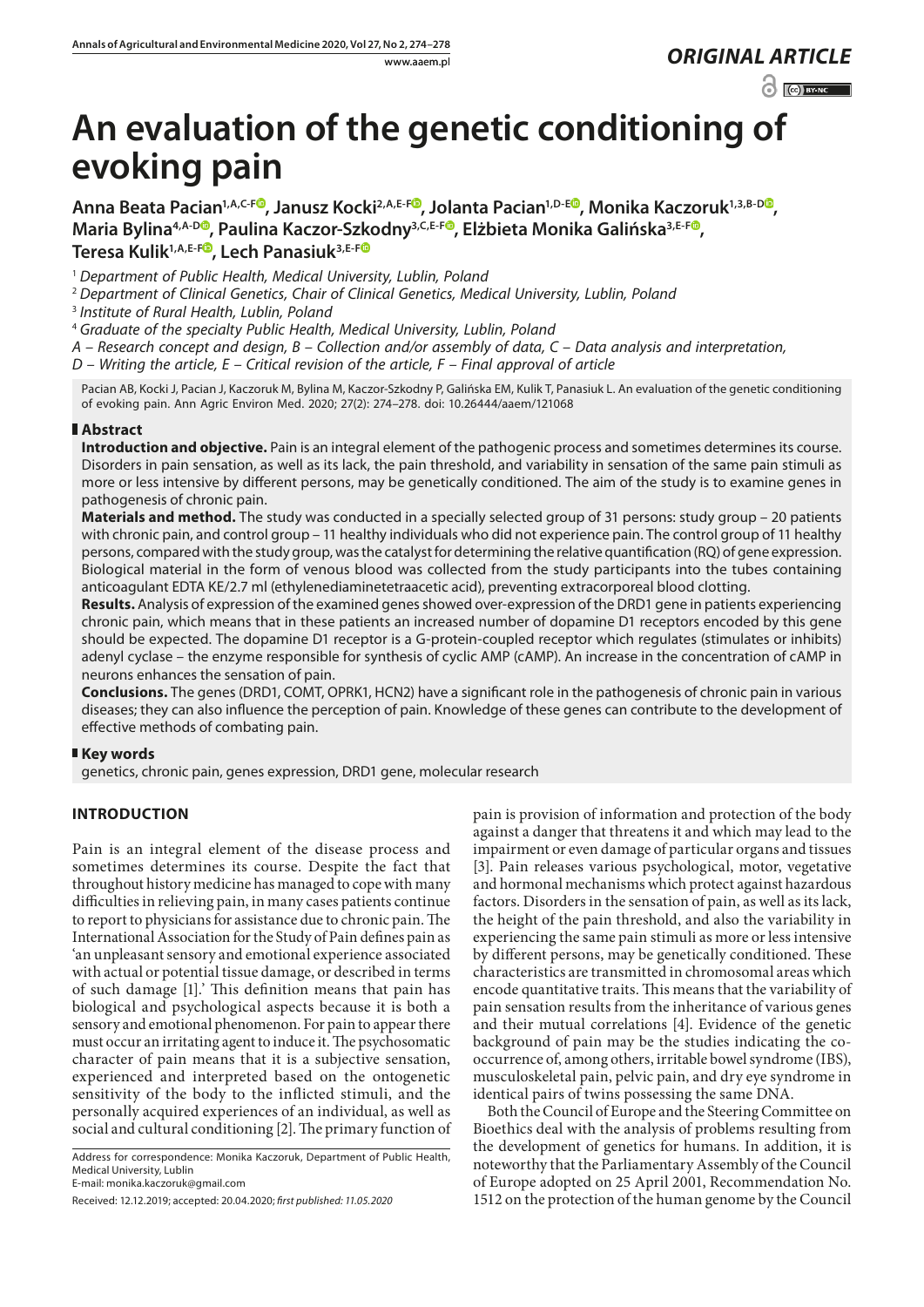Anna Beata Pacian, Janusz Kocki, Jolanta Pacian, Monika Kaczoruk, Maria Bylina, Paulina Kaczor-Szkodny et al. An evaluation of the genetic conditioning of evoking pain

of Europe [5], which draws attention to the provision of access to information for society and to conducting constant monitoring of the progress concerning the Human Genome Project[5]. The principle of protection of the human genome is also emphasized considering the fact that genetic information is the heritage of mankind. This is associated with a particular character of the human genome as a set of a specific type of information, which must be covered by protection against uncontrolled changes on the grounds of law. Also, Chapter IV of the European Convention on Bioethics in contains resolutions concerning non-discrimination, genetic tests, and intervention on the human genome and gender selection. Moreover, Article 13 provides for the possibility of intervention to modify the human genome for preventive, diagnostic or therapeutic purposes only '*if its aim is not to introduce any modification in the genome of any descendants'*. Although Article 13 prohibits genetic embryo therapies leading to modification of the genetic characteristics in the offspring; nevertheless, genetic manipulation in germ cells is allowed [6]. In turn, the right to privacy has been guaranteed in Article 7 of the UNESCO Declaration on the Human Genome [7]. This rule can be exempted only when, firstly, there are circumstances provided for by law, and secondly, they must appear either in international public law or human rights law. The most important right for respecting private life regarding information pertaining to genetic health was clarified in Article 10 of the European Convention on Bioethics, and in Article 16 of the IV Additional Protocol to the European Convention on Bioethics, by implementation of the protection of personal data derived from a genetic test.

#### **OBJECTIVE**

The aim of the is to examine genes in the pathogenesis of chronic pain.

#### **MATERIAL S AND METHOD**

The study was conducted in a specially selected group of 31 patients. The study group were 20 patients with chronic pain, while the control group included 11 healthy individuals who did not experience pain. The control group vs. the study group of 11 healthy persons was the catalyst to determine the relative quantification (RQ) of expression of the examined genes. Biological material in the form of venous blood was collected from the study participants into tubes containing anticoagulant EDTA KE/2.7 ml (*ethylenediaminetetraacetic acid*), preventing extracorporeal blood clotting. The use of anticoagulants enables the performance of a whole blood test after its previous centrifugation in specified conditions and time.

The object of the study were the following genes: *DRD1, COMT, OPRK1, KCNK18, HCN2,B2M* and *GAPDH* genes, as housekeeping reference genes. The methods and techniques applied in order to carry out genetic tests (analysis of expression of the *DRD1, COMT, OPRK1, KCNK18, HCN2, B2M* genes) included the following:

– collection of the material (peripheral blood);

– isolation of lymphocytes from peripheral blood by of differential centrifugation and density gradient centrifugation;

- isolation of total RNA from lymphocytes using the method by Chomczyński and Sacchi;
- quantitative and qualitative analysis of RNA;
- synthesis of cDNA in inverse transcription reaction;
- analysis of gene expression by the Real-Time PCR method.

Analysis of the results of genetic tests was performed using the Expression Suite Software (Applied Biosystems). Analysis of expression of the examined genes was carried out regarding the reference gene GAPDH which shows a stable level of expression in a cell. The results obtained were presented in graphs.

Blood performs many biological functions, and its composition reflects the state of health of the body which is an important diagnostic factor in the process of treatment. Blood collected from the study participants was used for the isolation of lymphocytes. At the first stage, it was diluted with phosphate-buffered saline (PBS). The diluted blood was layered on Gradisol L (1 part of Gradisol – 2 parts of blood) and centrifuged in an Eppendorf Centrifuge 5810R at 3,000 revolutions/minute, for 30 minutes, at the temperature of 20 °C. The buffy coat produced as a result of centrifugation was collected using an automatic pipette into separate falcon tubes, and made up with PBS solution to the volume of 4 ml, subsequently centrifuged again in the Eppendorf Centrifuge 5810R at 1,600 at 600 revolutions/minute, for 10 minutes, at the temperature of 20 °C. After centrifugation, the supernatant was transferred into an Eppendorf Safe Lock Tubes then made up with PBS and centrifuged in an Eppendorf MiniSpin centrifuge at 1,600 revolutions/minute, for 10 minutes, at the temperature of 20 °C. After centrifugation, the fluids were drained off, leaving the residue of lymphocytes on the walls of the tube, and frozen at the temperature of -80 °C, to await the subsequent stage of the study.

At the subsequent stage of the study, the RNA was isolated from lymphocytes using the TRISol (Total RNA Isolation) Total RNA Purification Kit (Sigma Aldrich) – which is a mixture, among others, of phenol and guanidine isothiocyanate causing cell lysis and inactivation of endogenous RNase. Lymphocytes sediment was poured with 1ml of TRISol and homogenized using a pipette for complete fragmentation of the particles. Then, 200 μl of chloroform was added, and the tubes shaken manually for 15 seconds and left at room temperature for 15 minutes. After this time elapsed, the tubes were centrifuged for another 15 minutes using the Eppendorf Centrifuge 5415R at 1,3200 revolutions per minute, at the temperature of 4 °C. Centrifugation led to the segregation of phases into 3 layers (RNA, DNA and proteins). RNA stopped in the upper aqueous phase and was transferred into new tubes. Into the transferred aqueous phase 500μl of isopropanol was added to each tube, mixed and left for 15 minutes at room temperature. The tubes were then centrifuged again at 1,3200 revolutions per minute. Supernatant was discharged, leaving RNA at the bottom of the tube in the form of sediment.

At the next stage, the sediment was diluted by the addition of 12 μl of water into each tube, and 2 μl of solution was drained off from each tube to examine the purity and concentration of RNA. The measurement was performed using the NanoDrop 2000c Spectophotometer Thermo Scientific. The purity of specimens remained within the standard range from  $1.8 - 2 \mu g / \mu l$ . Subsequently, the samples were diluted in water until the concentration of RNA in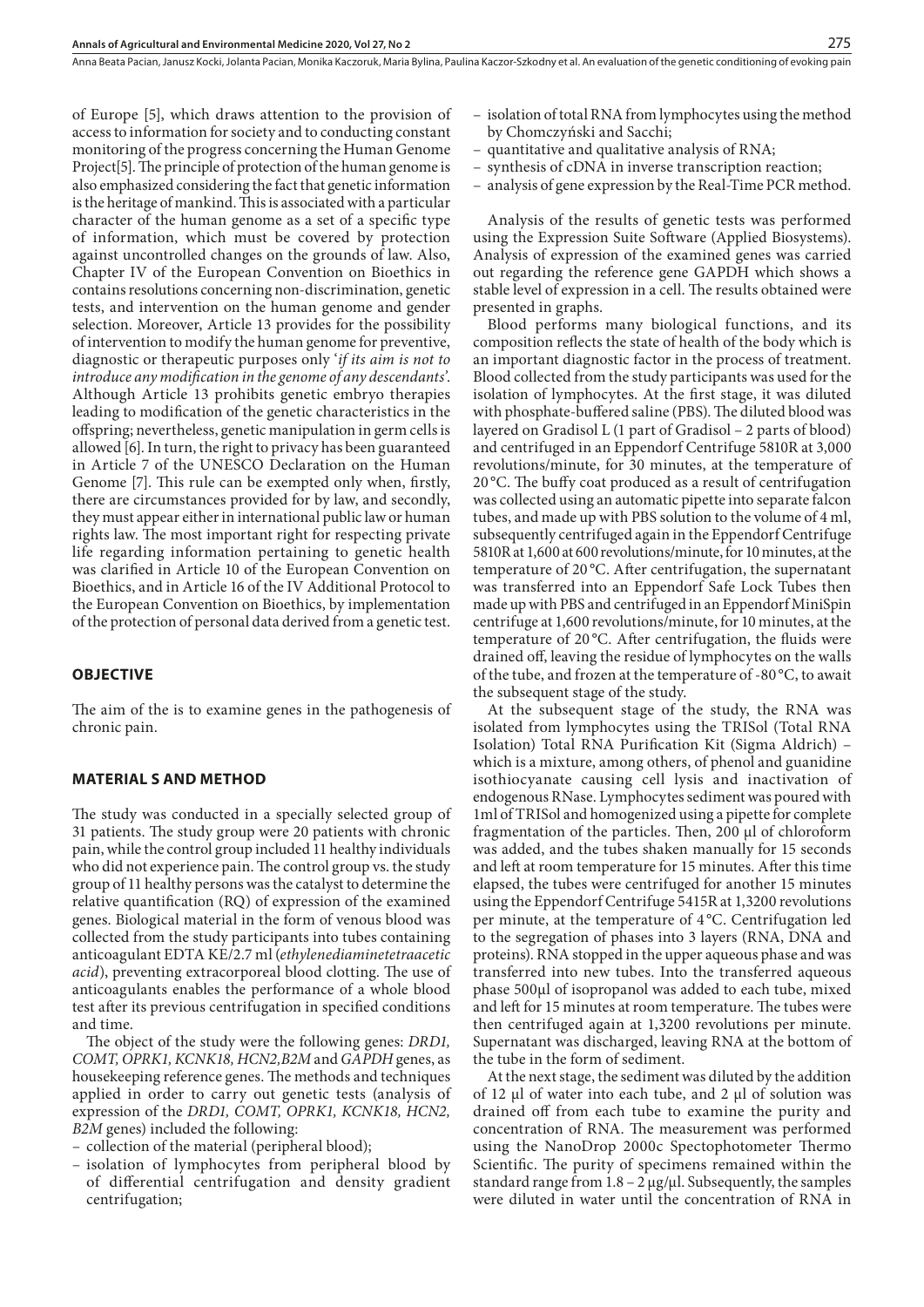each tube was 1μg. The RNA thus prepared was then used in the process of reverse transcription. For this procedure, Master Mix (Applied Biosystems) solution was prepared in 'on ice' conditions. Per each tube, 3.2 μl of ultra pure water (RNase free) was used; 2 μl of buffer containing ions, maintaining proper pH; 0.8 μl of mixture of deoxynucleotides dNTPs (100 mM); 2 μl of starters RT Random Primer; 1 μl of RNase inhibitors, and 1μl of reverse transcriptase (RT) enzyme. Then, into each tube containing 10 μl of RNA diluted in water and 10 μl of Master Mix solution was added, and placed in a heating block Thermo Cycler Veriti 96 Well (Applied Biosystems) to perform reverse transcription.

At the first stage lasting 10 minutes, there occurred preliminary heating-up to the temperature of 25 °C. At the subsequent stage lasting 120 minutes, at the temperature of 37 °C primers were attached, whereas at the next stage lasting or 5 minutes at the temperature of 85 °C, elongation occurred – reverse transcription using the RT (reverse transcriptase) enzyme. The final stage of reverse transcription was cooling down to the temperature of 4 °C.

The cDNA produced was subjected to the amplification process. This process was conducted by the method of Real Time – PCR (polymerase chain reaction) which consists in the synthesis of the fragments of cDNA and monitoring the reaction due to the phenomenon of fluorescence using TaqMan (Sigma Aldrich) probes containing sequences of nucleotides and fluorescent dye which emits a beam of light under the effect of ultraviolet radiation. The reaction is conducted in the Step One Plus Real-Time PCR System (Applied Biosystems) thermal cycler, in which the probes are heated up and cooled, depending on the type of gene replicated. Preparation of the tubes consisted in combining in each probe of 10 μl of ultra pure water, deionized, DNase and RNase free, 12.5 μl Master Mix (Applied Biosystems) the composition of which included: buffer, starters, free nucleotides, DNA polimerase and 1.25 μl cDNA, as well as 1.25 μl of previously mentioned TaqMan type probes for appropriate genes: DRD1, COMT, OPRK1, KCNK18, HCN2, B2M, GAPDH. Subsequently, the top of the plate was sealed with foil and shaken in the vortex IKA MS 3 basic (Sigma Aldrich), and centrifuged in the Eppendorf Concentrator 5301 centrifuge for mixing and placing the full content of the probes at their bottom. The plates prepared in this way were placed inae thermal cycler.

#### **RESULTS**

Analysis performed using the Q-PCR method showed expression of all the examined genes, with the exception of the KCNK18 gene. In the study group, relative quantification (RQ) of gene expression was as follows: DRD1  $RQ = 40$ ; OPRK1 RQ = 1.10; HCN2 RQ = 1.10; B2M RQ = 1.8; COMT  $RQ = 1.4$ , whereas in the control group,  $RQ$  for all genes was 1. Relative quantification log10RQ of genes in the examined group was as follows: DRD1 log10RQ = 1.6; COMT  $log10 = 0.146$ ;  $B2M log10 = 0.26$ ; OPRK1  $log10 = 0.587$ ; HCN2  $log10 = 0.062$ .

The results obtained are presented in the form of graphs. In peripheral blood lymphocytes in patients in the study group, a slightly higher expression of the OPRK1 gene was observed, compared to the control group (Fig. 1).



Figure 1. Comparison of RQ value for the OPRK1 gene between the study and control groups

In peripheral blood lymphocytes in patients in the study group, a higher expression of the DRD1 gene was observed, compared to the control group (Fig. 2).





In peripheral blood lymphocytes in patients in the study group, the lack of expression of the KCNK18 gene was noted, compared to the control group where expression of this gene was observed (Fig. 3).



**Figure 3.** Comparison of RQ value for the KCNK18 gene between the study and control groups

In peripheral blood lymphocytes in patients in the study group a slightly higher expression of the COMT gene was observed, compared to the control group (Figure 4).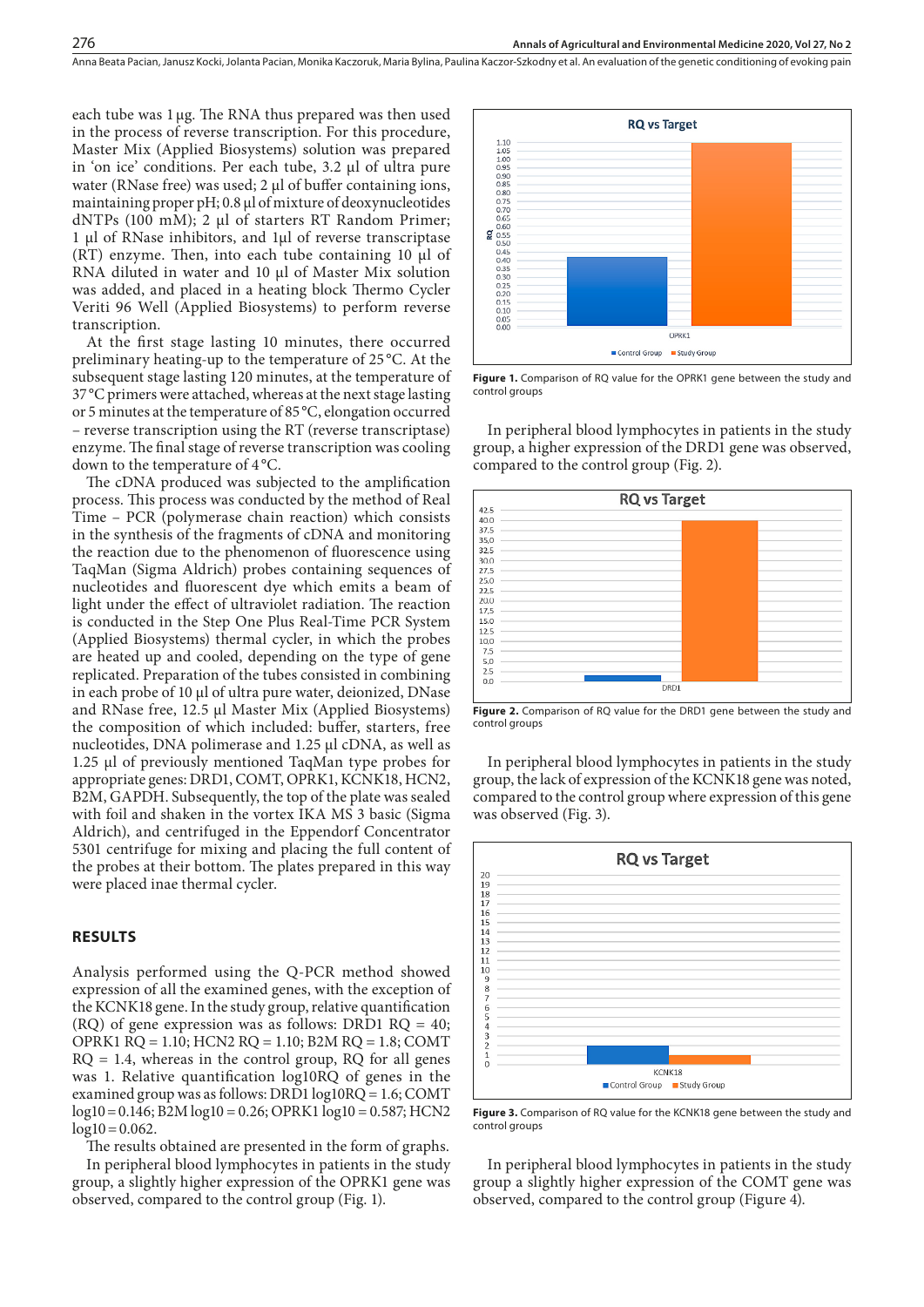Anna Beata Pacian, Janusz Kocki, Jolanta Pacian, Monika Kaczoruk, Maria Bylina, Paulina Kaczor-Szkodny et al. An evaluation of the genetic conditioning of evoking pain



**Figure 4.** Comparison of RQ value for the *COMT* gene between the study and control groups

In peripheral blood lymphocytes in patients in the study group a slightly higher expression of the HCN2 gene was observed, compared to the control group (Fig. 5).



**Figure 5.** Comparison of RQ value of the HCN2 gene between the study and control groups

Analysis of expression of the examined genes showed an over-expression of the DRD1 gene in patients who experienced chronic pain, which means that in these patients an increased number of dopamine D1 receptors encoded by this gene should be expected. The dopamine D1 receptor is a G-proteincoupled receptor which regulates (stimulates or inhibits) adenyl cyclase – the enzyme responsible for synthesis of cyclic AMP (cAMP). An increase in the concentration of cAMP in neurons enhances the sensation of pain. Opioids interacting with G protein inhibit adenyl cyclase activity, result in an analgesic effect. Adenyl cyclase may also be activated by an increased concentration of prostaglandins released at the site of inflammation. Non-steroid anti-inflammatory drugs (NSAIDs) inhibit the production of prostaglandins and cAMP.

#### **DISCUSSION**

The function of the KCNK18 gene plays a special role in pain sensation. The product of the gene is a potassium channel protein which equalizes resting membrane potential. The channel is directly activated by calcium signalling which activates the channel by calcineurin, and is inhibited by arachidonic acid and other naturally occurring unsaturated free fatty acids [8].

Another exceptionally important finding was identification of the gene labelled as HCN2, responsible for the perception of chronic pain of a non-receptor type. This gene is also responsible for the functioning of the sodium and potassium channels in nerve endings. Its removal or pharmacological blockage results in total elimination of neuropathic pain, with normal sensation of receptor pain. This finding is of unprecedented importance for patients suffering from chronic neuropathic pain, simultaneously enabling avoidance of accidental lesions signalled by acute pain [9].

Studies carried out in two different populations, 210 families from Finland and Australia, confirmed the genetic background of susceptibility to migraine. The mutation was identified, the presence of which may condition the occurrence of migraine headache. It was found that in the examined group of patients suffering from this disorder, the majority possessed mutation in the KCNK18 gene. Recent genetic studies of migraine proved that various types of pain accompanying migraine in different patients, i.e. throbbing or unilateral pain is more closely linked with the specified genetic loci than general pain. It is presumed that migraine and epilepsy may have a common genetic background. Studies showed that patients with epilepsy suffer headaches more often than others [10].

Another study concerned 113 patients with fibromyalgia and 65 healthy individuals, in whom four single nucleotide polymorphisms were genotyped. After completion of the study, the results obtained demonstrated unequivocally that the frequency of genetic changes related to low activity of the COMT enzyme was significantly higher in patients with fibromyalgia than in healthy individuals. This shows the great importance of the role of the COMT gene in experiencing sensitivity to pain in patients with fibromyalgia [11].

The study by Diatchenko et al., on 202 females aged 18 – 34, demonstrated that the COMT genotype is closely associated with the perception of pain. There are three major groups of haplotypes which specify the enzymatic COMT activity. The LPS haplotype is related to low sensitivity to pain, APS – with greater sensitivity, whereas HPS shows the greatest sensitivity. All three haplotypes constitute 11% of variability in pain perception. Also, COMT as an inhibitor shows a strong increase in sensitivity to pain. These data demonstrate that the activity of this gene exerts an effect on pain sensation and shows a strong relationship between genetic polymorphism and sensitivity to pain and the risk of occurrence of chronic pain [12]. The mechanisms of the effect of COMT on pain sensation is probably associated with the allele at codon 158, which leads to reduction in the content of enkephalin at specified sites in the central nervous system connected with the sensation of pain. Another possibility is the reduction of the activity of COMT by elevation of catechyloamines, such as epinephrine, causing the production of permanent pain conditions by stimulation of beta-2-adrenergic receptors in the peripheral nervous system [13,14].

The study conducted by Sato H et al. in a group of 50 volunteers, 22 females and 28 males aged 19 – 48, considering its small size was supposed to generate hypotheses. However, this study showed that genetic factors (in three opioid receptor genes, including OPRK) and gender are responsible for 34 – 43% of variability in thermal and mechanical sensitivity to pain, thus confirming the effect of genetic variability in the perception of pain [15].